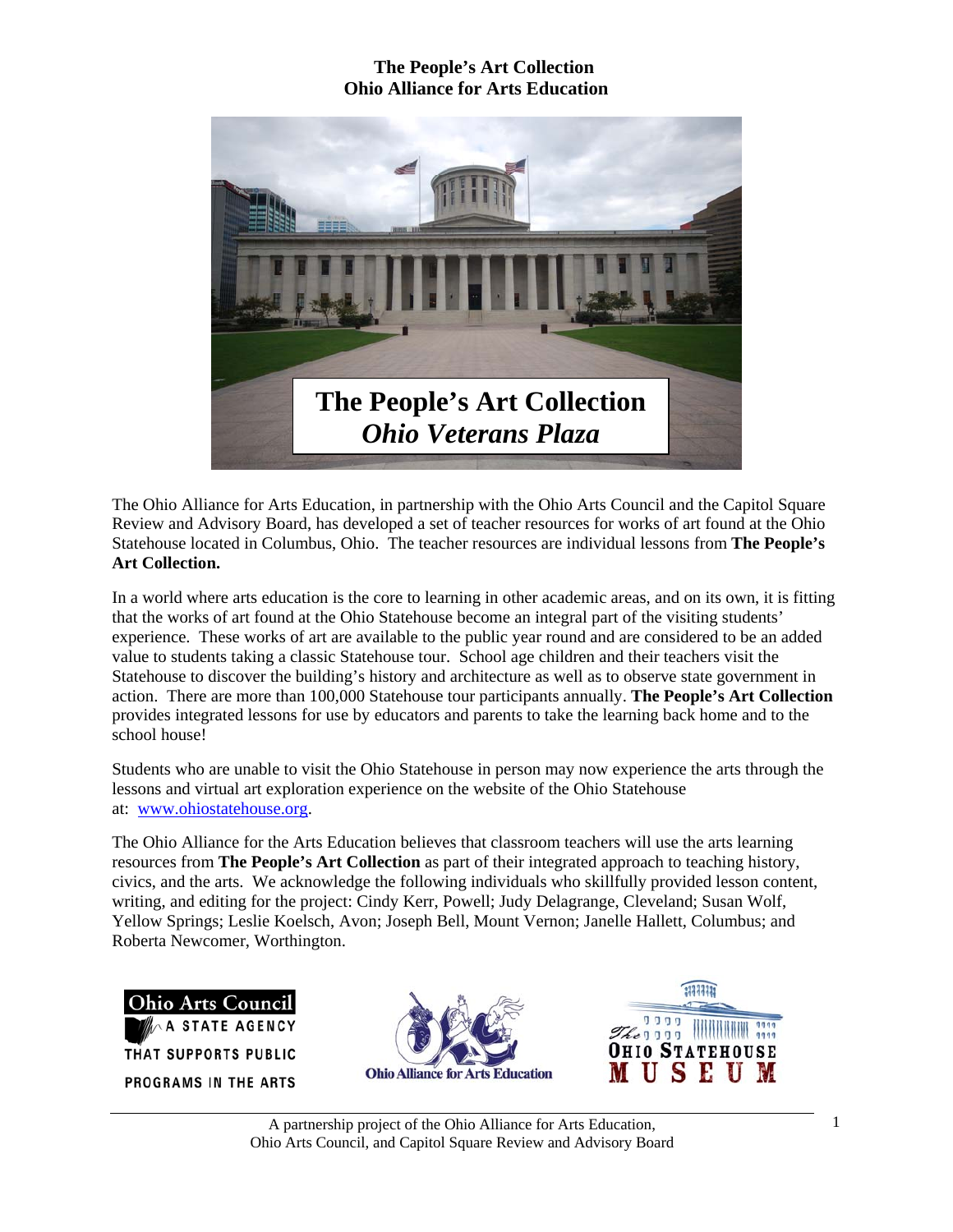# *Ohio Veterans Plaza*  **GRADE 2**

#### **Learning Outcomes**:

The students will be able to:

- 1. Design and create a 3-dimensional monument for a person they feel is extraordinary.
- 2. Write a friendly letter to the person they have honored with their monument stating the inspiring and positive qualities the honoree possesses.

**Art Standard: Creative Expression and Communication:** Students create artworks that demonstrate understanding of materials, processes, tools, media, techniques, and available technology. They understand how to use art elements, principles and images to communicate their ideas in a variety of visual forms.

Grade Level Indicators: Demonstrate increasing skill in the use of art tools and materials. Establish and communicate a purpose for creating artworks. Identify, select and use art elements and principles to express emotions and produce a variety of visual effects. Compare the subject matter and ideas in their own artworks with those in the works of others.

**Social Studies Standard: Government:** Students use knowledge of the purposes, structures and processes of political systems at the local, state, national and international levels to understand that people create systems of government as structure of power and authority to provide order, maintain stability and promote the general welfare.

**Grade Level Indicator:** Explain the importance of landmarks in the United States and the ideals that they represent including: a) The Washington Monument; b) The Jefferson Memorial; c) The Lincoln Memorial.

**Language Arts Standard: Reading Applications/Literary Text Standard:** Students enhance their understanding of the human story by reading literary texts that represent a variety of authors, cultures and eras. They learn how to apply the reading process to the various genres of literature, including fables, short stories, novels, poetry and drama. They demonstrate their comprehension by describing and discussing the elements of literature, analyzing the author's use of language, comparing and contrasting texts, inferring theme and meaning and responding to text in critical and creative ways. Strategic readers learn to explain, analyze and critique literary text to achieve deep understanding.

**Grade Level Indicator:** Identify the theme of a text.

**Language Arts Standard: Writing Applications:** Students need to understand that various types of writing require different language, formatting and special vocabulary. Writing serves many purposes across the curriculum and takes various forms. Beginning writers learn about the various purposes of writing; they attempt and use a small range of familiar forms.

**Grade Level Indicator:** Write letters and invitations complete with date, salutation, body, closing, and signature.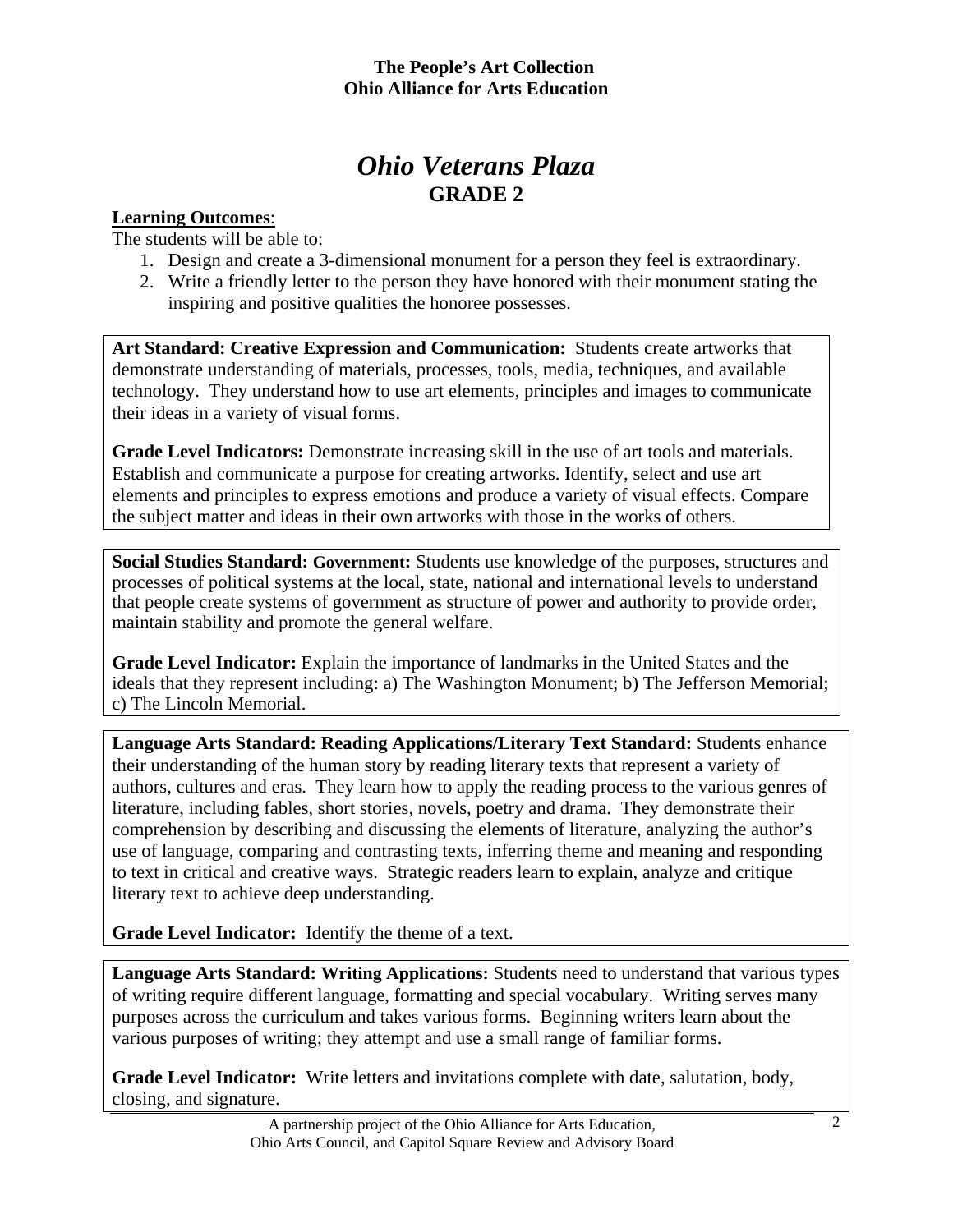#### **Assessment Strategy:**

• Summative - Project Rubric

### **Vocabulary:**

- **Base-**pedestal on which an artwork is placed for viewing and/or stability
- **Chisel** an instrument used to carve or shape a stone
- **Extraordinary -** A quality that is remarkable and uncommon
- **Landmark** marker, building or sculpture that signifies a place, person or event
- **Monument** a building, pillar, arch, statue or stone to keep an event or person from being forgotten; built as a tribute or celebration to a person, place or event
- **Plaza** a public area in a town or city
- **Sculptor** an artist who creates artwork that is 3-dimenstional
- **Sculpture** artwork that has height, width and length that usually is made of a permanent material such as rock, concrete, granite or metal
- **Texture** surface design that often is able to be felt when touched.
- **Three-dimensional**  having height, width and length

**Time Needed:** one 50 minute class or two 25 minute classes

## **Materials**:

- Images of the *Ohio Veterans Plaza* and the *Washington Monument*
- Model Magic Two 2 lb. containers for a class of 25 students (Earthenware clay is an optional material)
- Cardboard, mat board or wood scraps approximately 5" x 4"
- Sketch paper and pencils
- Toothpicks, plastic straws, pencils or forks
- Venn Diagram (attached)
- Paper for letter writing
- Selections from the book: *Letters Home The Letters of The Wall of The Ohio Veterans Plaza and Letters that Were Not Included on the Wall,* collected and edited by: Daniel Meeks and David E. Aldstadt, Daniel A. Meeks and Associates, 1998 (attached).

# **Step by Step Procedure:**

## **Teacher-led Activity**

- Display an image of the *Ohio Veterans Plaza*. Ask students to describe what they see: color, shape, space utilized, words, texture, materials used. Ask:
	- o *What is a monument?*
	- o *What is the purpose of the monument?*
	- o *Have you ever seen a monument? Where?*
	- o *Why are monuments built?*
	- o *What is your opinion of this piece?*
	- o *How does it make you feel?*
	- o *Would you stop to look and read the words on this monument if you saw it as you walked down the street?*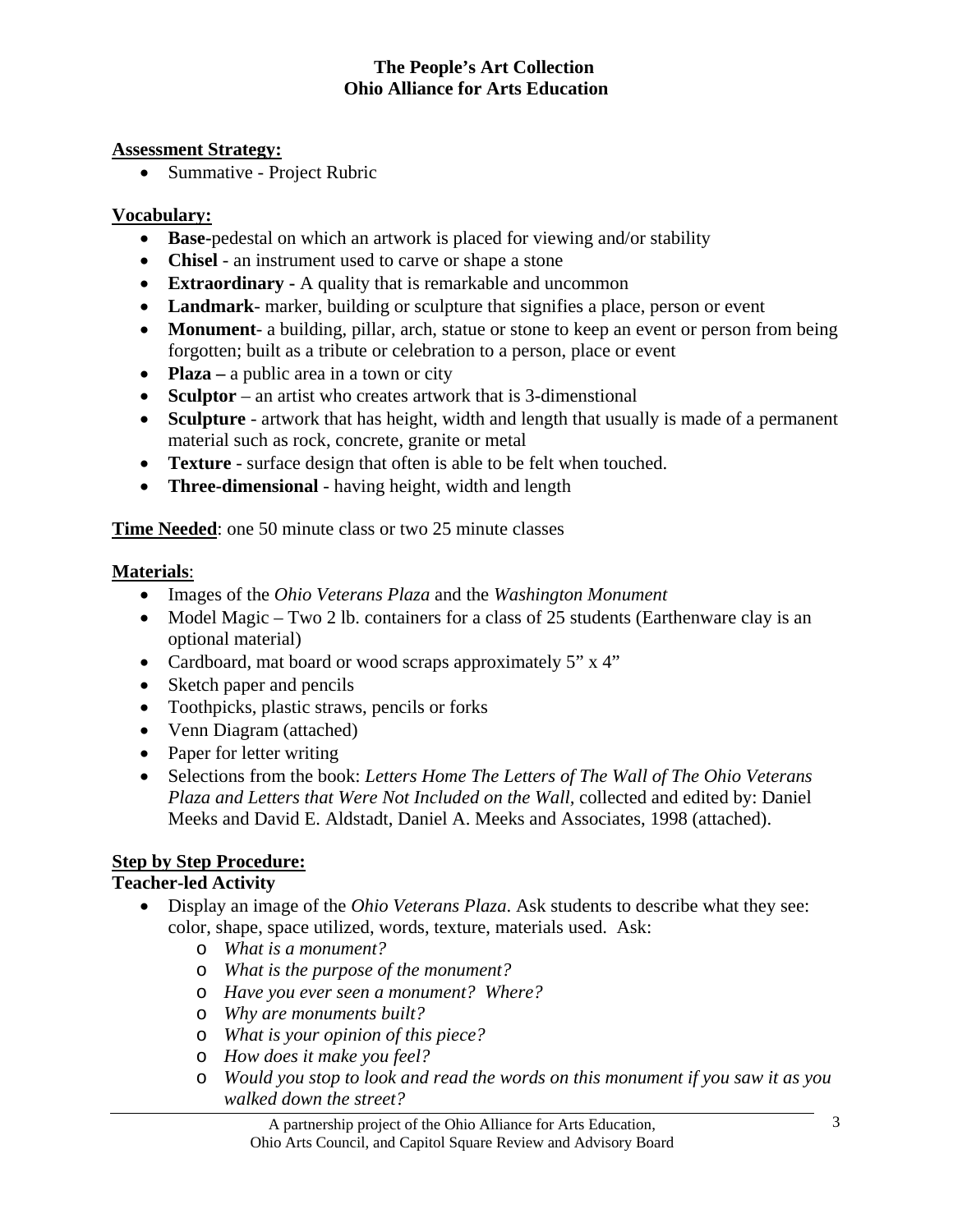- Tell the students that this is a monument for Ohio soldiers who have fought in a war. Explain that letters written by soldiers while they were serving in the armed forces are carved into the monument. Ask students to read "Selections from Letters Home; The Letters of the Wall of the Ohio Veteran's Plaza." (attached) Ask:
	- o *Do you have a different feeling or opinion about this monument now?*
	- o *How do you think these soldiers felt being far away from home?*
	- o *What clues did we get from their letters about the way they felt?*
	- o *Does the monument inspire you to be grateful for their military service?*
- Display the images of the *Washington Monument*. Explain that monuments celebrate individuals as well as groups. Ask:
	- o *Who does this monument celebrate?*
	- o *Why do you think this monument was built?*
- Lead students to identify someone or a group that they have personally met that they would like to build a monument to honor. Ask:
	- o *Who in your personal life is worthy of having a monument made to remember them? Why*?
	- o *How is this person extraordinary?*
	- o *What good and remarkable qualities do they possess?*
	- o *What sort of monument would you want to create to honor them?*

### **Student Activity**

- Using sketch paper, each student will list three to five qualities of their chosen person or group that could be displayed in some way in a monument, i.e. honesty, generosity, passion for helping, giving, courageous, etc.
- Students will then use those qualities to draw an idea for a three-dimensional sculpture that would be a monument for this person or group. Remind them to consider elements and principles of art such as shape, color, balance, symmetry, and positive and negative space.
- After a sketch has been made, the student should ask you for approval of the drawing. When the sketch is approved, the student may have a small portion of white Model Magic clay*. (Note: Model Magic, as any other clay, needs to be conditioned or softened before sculpting. Students should squeeze and rotate the clay until it is warm and most, if not all, wrinkles disappear. This warm, white snowball is the state necessary for the clay to be formed successfully).*
- Students will create a small sculptural model of their monument and place it on a base of cut mat board, cardboard or wood. They may add texture with a pencil, popsicle stick, toothpick, straw or other found object. Students should turn their sculpture around and view it from all sides, as well as, from above, below and at eye level, before deciding that it is complete.
- Students will give their monument a title.
- Students will use the Venn Diagram to compare their piece to the Ohio Veterans Plaza memorial.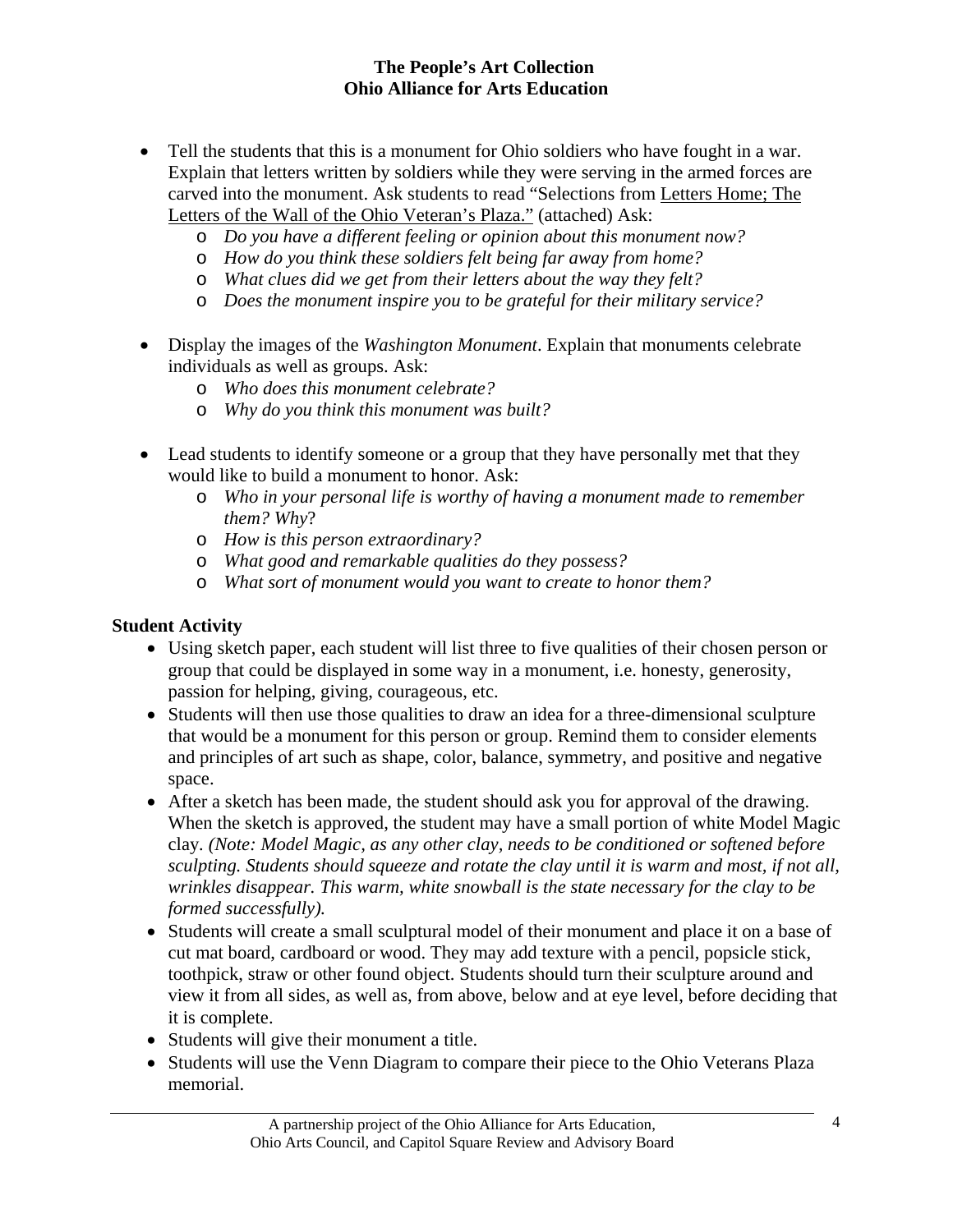• Students will write a friendly letter to the person or group they have memorialized expressing the reasons why they chose this person or group as particularly inspiring.

#### **Closure:**

• Once the work is completed, ask students to read their letters aloud for the class as they explain their monument. Students will display their artwork alongside the letters in the classroom, a hallway display case or in the school library for others to read and enjoy.

### **Making Connections:**

**Art:** Look at the work of Maya Linn, artist and designer of the Vietnam Veterans Memorial. Compare and contrast her piece to the Ohio Veterans Plaza work of art.

**Social Studies:** Invite a local member of the armed forces to come into class to speak with the students about his/her experiences.

**Drama:** Read a letter from Letters Home. Ask students to imagine and outline the life story of the author continuing from the point of the letter on into time. Now guide the students to write the story as dialogue. Divide the class into four groups and direct students to take turns dramatizing the story for the class using voice and body movements to help communicate the story.

**Parent:** Since monuments are usually placed on grounds designed to enhance the view and to allow for reflection or quiet remembrance of the individual or event, ask your child to imagine the entire scene where their own self-designed monument would be placed. Help your child create a tableau in a box by placing the monument in a box and finishing the scene by adding grass, trees, buildings, water, and people**.**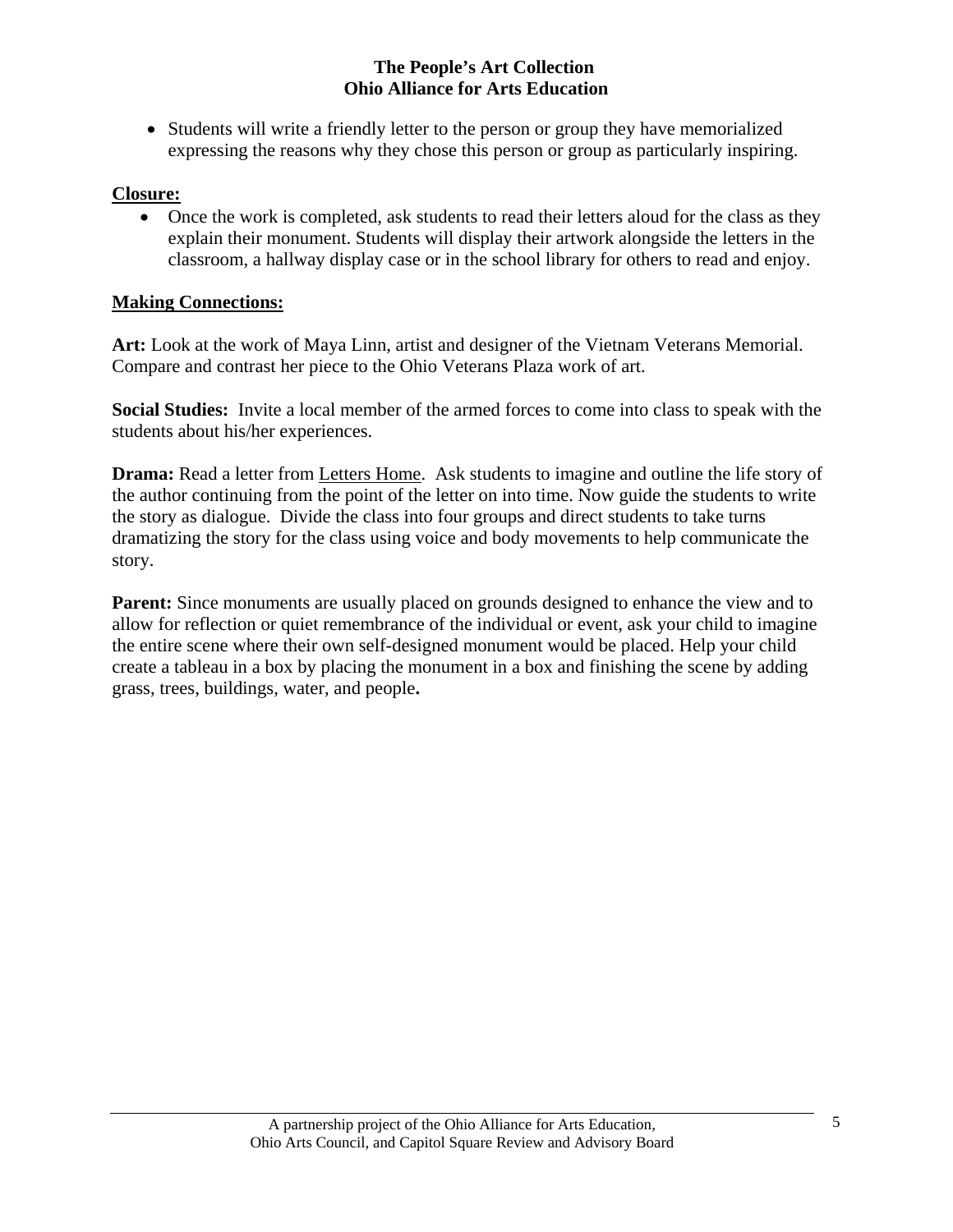# **VENN DIAGRAM**

| <b>Student Name</b> | ы<br>$\cdots$<br>- |
|---------------------|--------------------|
|                     |                    |

Compare your personal monument to the Ohio Veterans Plaza using the Venn diagram.

- 1. In what ways are they the same? List at least four shared qualities in the center section where the two circles overlap.
- 2. How is each unique? List at least four qualities for each monument in the two individual portions of the circles.

*You may use the white space on the paper for your lists and simply draw an arrow to the sections within the circles where your writing belongs.* 

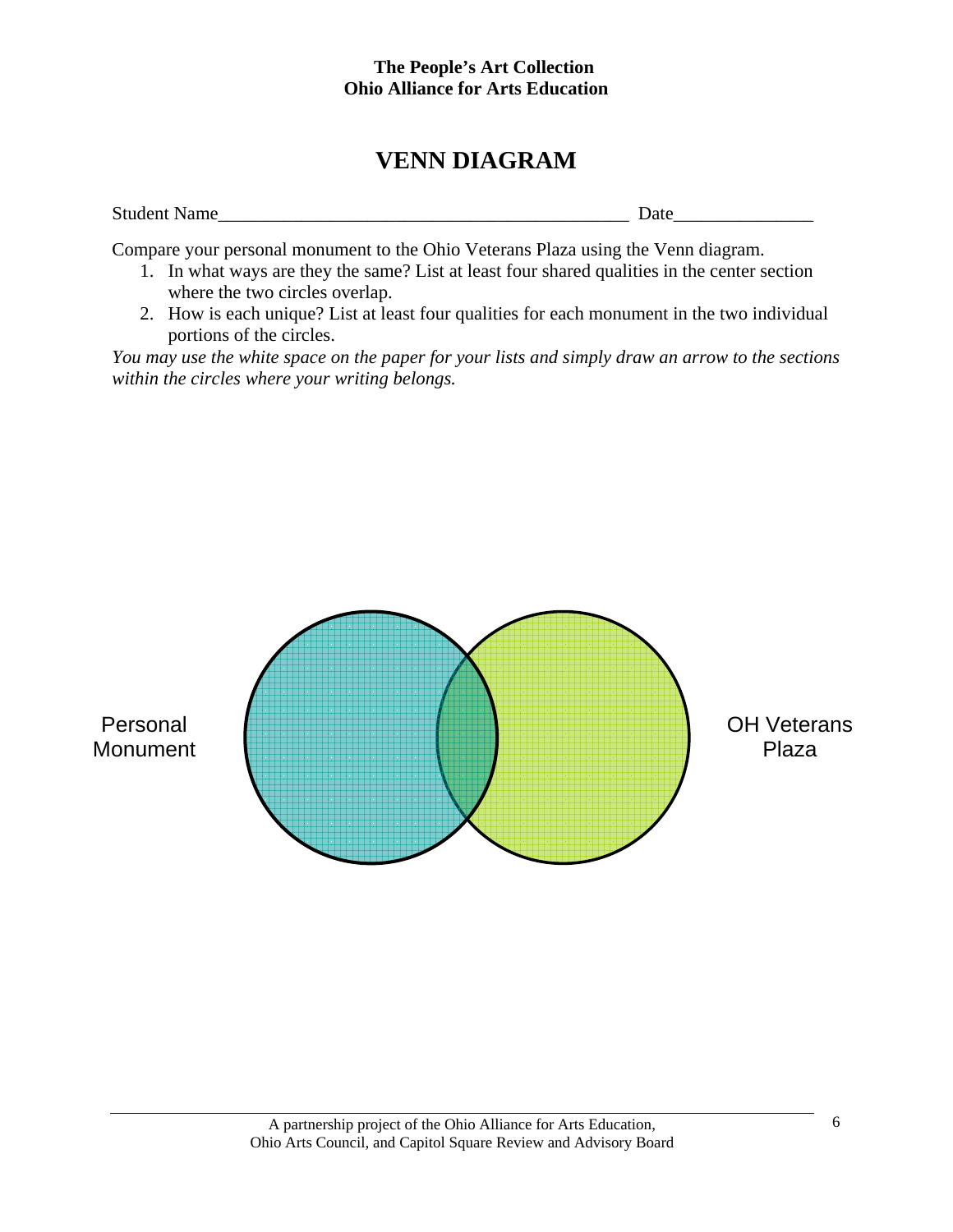Selections from Letters Home; The Letters of the Wall of the Ohio Veteran's Plaza, Collected and Edited by: Daniel Meeks and David E. Aldstadt, Daniel A. Meeks and Associates, 1998.

Page 53

Hi Grandma,

Here I am alive and the war is over. I am writing you from Japan in Tokyo Bay where everything is quiet and that seems funny doesn't it? We were among the first ships in. You have probably heard of Japan's volcanic Fujiyama mountain. Well I saw it real close. I watched it at sunset and it was the most beautiful scene I have ever witnessed. This is a rich and beautiful land. Well your prayers were answered and I came through a lot of tough spots and am very happy and thankful. I am really anxious to get out and get home and stay there and live like a human. An awful lot of our boys won't be coming back.

- - - - - - - - - - - - - - - - - - - - - - - - - - - - - - - - - - - - - - - - - - - - - - - - - - - - - - - - - - - - - - - - - - -

 I remain your grandson, Clyde

Page 23

To the Reeses,

I was hoping to get glimpses of Saudi culture, but I've seen nothing yet except infinite expanses of desert. There is a constant wind blowing and the dust in the air makes visibility terrible. The wind blows little trails of sand across the dunes like spirits not at rest roaming the desert. It gives the illusion of a dream state. As a child, I learned about deserts. I'd never seen one except in movies and they don't even come within reach of the real thing. I feel like I've always been here. The place I sleep is my home. Ohio seems like a dream, intangible and far from my reach and I cling to it and memories of it because they are all I have. Memories can be trusted. The only other thing I trust is my M-16. I wonder how much I will change. I've seen what Nam did to men. I don't want to change. The hardest part of my life is coming.

 Love to family, **Brad** 

Page 13

Dear Family,

Tell Dad I have found the ideal thing for the farm. You have no doubt heard stories about the jeep. Well, that is not the half of it. I believe you could use them for anything. It is not true they will fly, but I have seen them do other things just as amazing. With one of them, we could make old Kate look sick. The jeep has a great future after this year. I am really sold on one.

- - - - - - - - - - - - - - - - - - - - - - - - - - - - - - - - - - - - - - - - - - - - - - - - - - - - - - - - - - - - - - - - - - -

 Love, **Fred**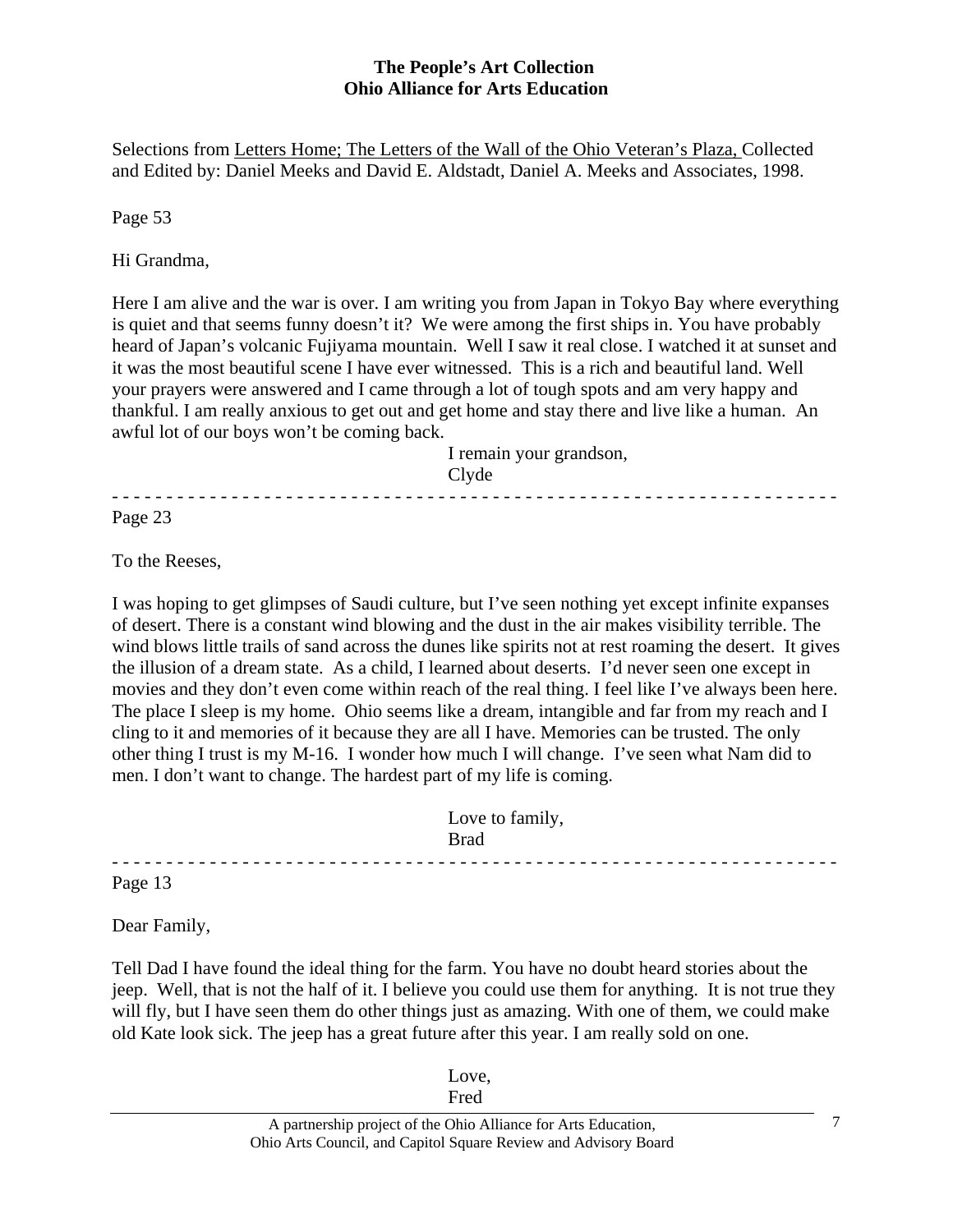Page 69

Lori,

 Well, by now you know what's going on over here. Yes, I'm a little scared. Sometimes I don't know if I can handle squad leader. I have 6 other guys working for me and they all look to me for answers. Sometimes I wish I were a private. We watch the planes go over and can hear the bombs when they hit. Just waiting for the time to push North. I don't know what to write bit I don't want to stop. I feel closer to everyone when I write. Sorry this letter is sloppy. I'm writing by flashlight.

|        | Love ya,<br>Rich |
|--------|------------------|
| Page 4 |                  |

Dear Mom,

 It seems so strange that I haven't heard from any of you since the middle of December, five months ago. We heard that food parcels can no longer be sent, to bad if true. It would be hard going if it weren't for the Red Cross parcel. I know I'm a father by now but don't know whether I have a son or daughter.

> Your son, Laurence POW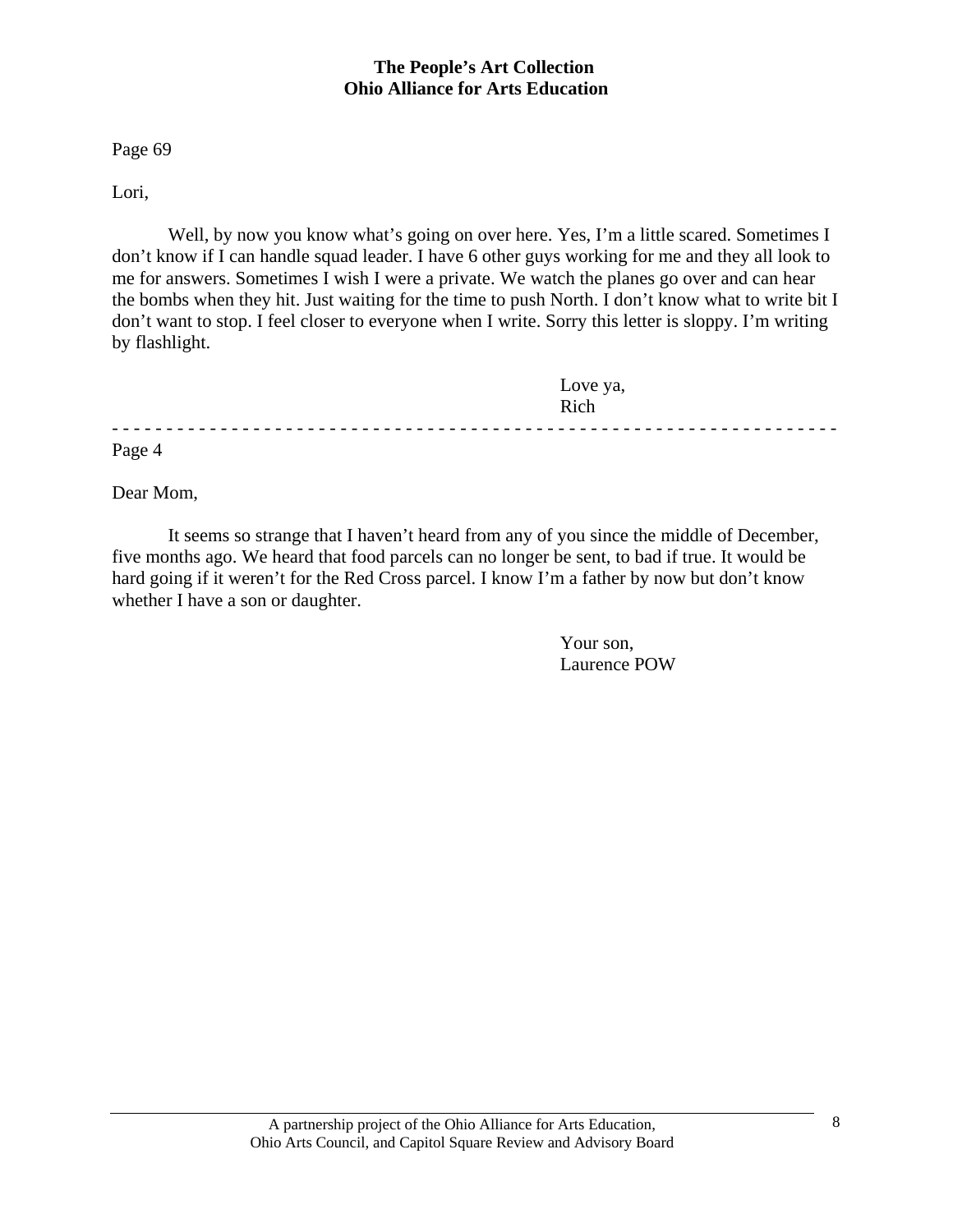# *Ohio Veterans Plaza*

# **Monument Project Rubric**

Student Name \_\_\_\_\_\_\_\_\_\_\_\_\_\_\_\_\_\_\_\_\_\_\_\_\_\_\_\_\_\_\_\_\_\_\_\_ Date\_\_\_\_\_\_\_\_\_\_\_\_\_\_\_\_\_\_

|                               | Venn Diagram                                                                                              | Sculpture                                                                                                                                             | Letter                                                                                                                       |
|-------------------------------|-----------------------------------------------------------------------------------------------------------|-------------------------------------------------------------------------------------------------------------------------------------------------------|------------------------------------------------------------------------------------------------------------------------------|
| Accomplished                  | Listed four or more<br>qualities when<br>comparing his/her<br>sculpture to the Ohio<br>Veterans monument. | Created a 3-D<br>sculpture that is<br>unusually interesting<br>from all points of view<br>and has texture and/or<br>detail that enhance the<br>piece. | Wrote a letter that<br>includes the required<br>elements and<br>expresses reasons<br>for the honor in an<br>engaging manner. |
| Competent<br>(Target for All) | Listed three qualities<br>when comparing<br>his/her sculpture to<br>the Ohio Veterans<br>monument.        | Created a 3-D<br>sculpture that is<br>interesting from all<br>points of view and has<br>texture and/or detail.                                        | Wrote a letter that<br>includes the required<br>elements and<br>expresses reasons<br>for the honor in a<br>adequate manner.  |
| Progressing                   | Listed two qualities<br>when comparing<br>his/her sculpture to<br>the Ohio Veterans<br>monument.          | Created a 3-D<br>sculpture that is<br>somewhat interesting<br>from all points of view<br>and has partial texture<br>and/or detail.                    | Wrote a letter that<br>includes most of the<br>required elements<br>and expresses<br>minimal reasons for<br>the honor.       |
| Beginner                      | Listed one quality<br>when comparing<br>his/her sculpture to<br>the Ohio Veterans<br>monument.            | Created a 3-D<br>sculpture that is not<br>very interesting from<br>all points of view and<br>has very little or no<br>texture and/or detail.          | Wrote a letter that<br>includes very few<br>required elements<br>and/or gave<br>inadequate reasons<br>for the honor.         |

*Not scorable: Did not list any qualities on the Venn Diagram; Did not complete a sculpture; Did not complete a letter*